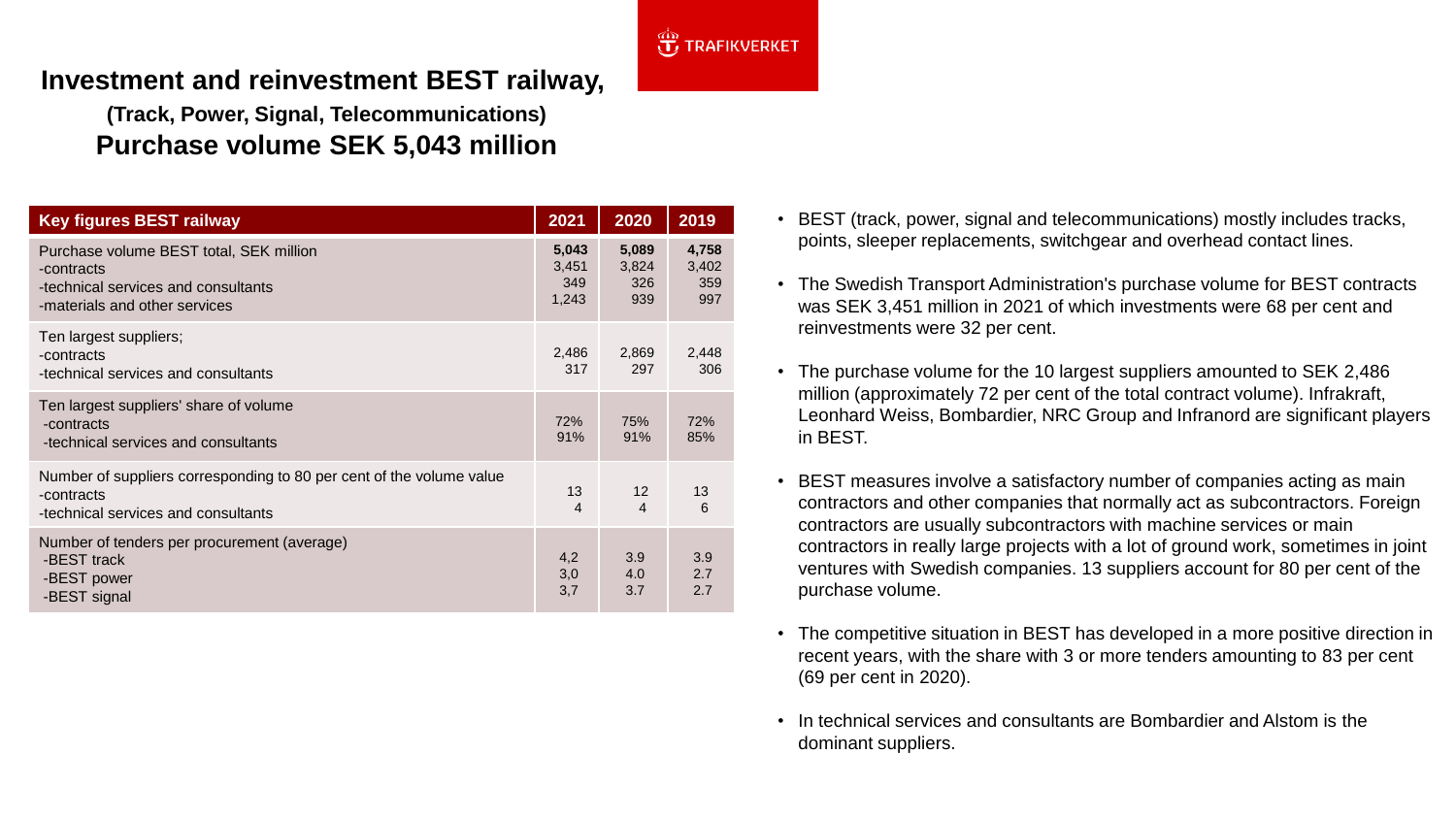## **Purchase volume BEST SEK 3,451 million contracts, investment and reinvestment**



| <b>Largest suppliers</b>         | 2021 | 2020 | 2019 |
|----------------------------------|------|------|------|
| Infrakraft                       | 488  | 575  | 95   |
| <b>Leonhard Weiss</b>            | 428  | 12   | 76   |
| <b>Bombardier</b>                | 340  | 246  | 225  |
| <b>NRC Group</b>                 | 246  | 374  | 391  |
| Infranord                        | 212  | 446  | 530  |
| Peab                             | 190  | 106  | 168  |
| <b>Skanska</b>                   | 186  | 138  | 294  |
| NCC-OHL Lund-Arlöv, fyra spår HB | 143  | 226  | 310  |
| <b>BDX</b> företagen             | 143  | 96   | 55   |
| <b>Eltel</b>                     | 109  | 97   | 93   |

*The Transport Administration's largest suppliers are reported on the basis of group relationships*

West Region Contracts SEK 975 million 28%

**JE TRAFIKVERKET** 

National measures Contracts SEK 908 million 27%

North Region Contracts SEK 100 million 3%

Central Region Contracts SEK 632 million 18%

Region East/ Stockholm Contracts SEK 348 million 10%

South Region Contracts SEK 488 million 14%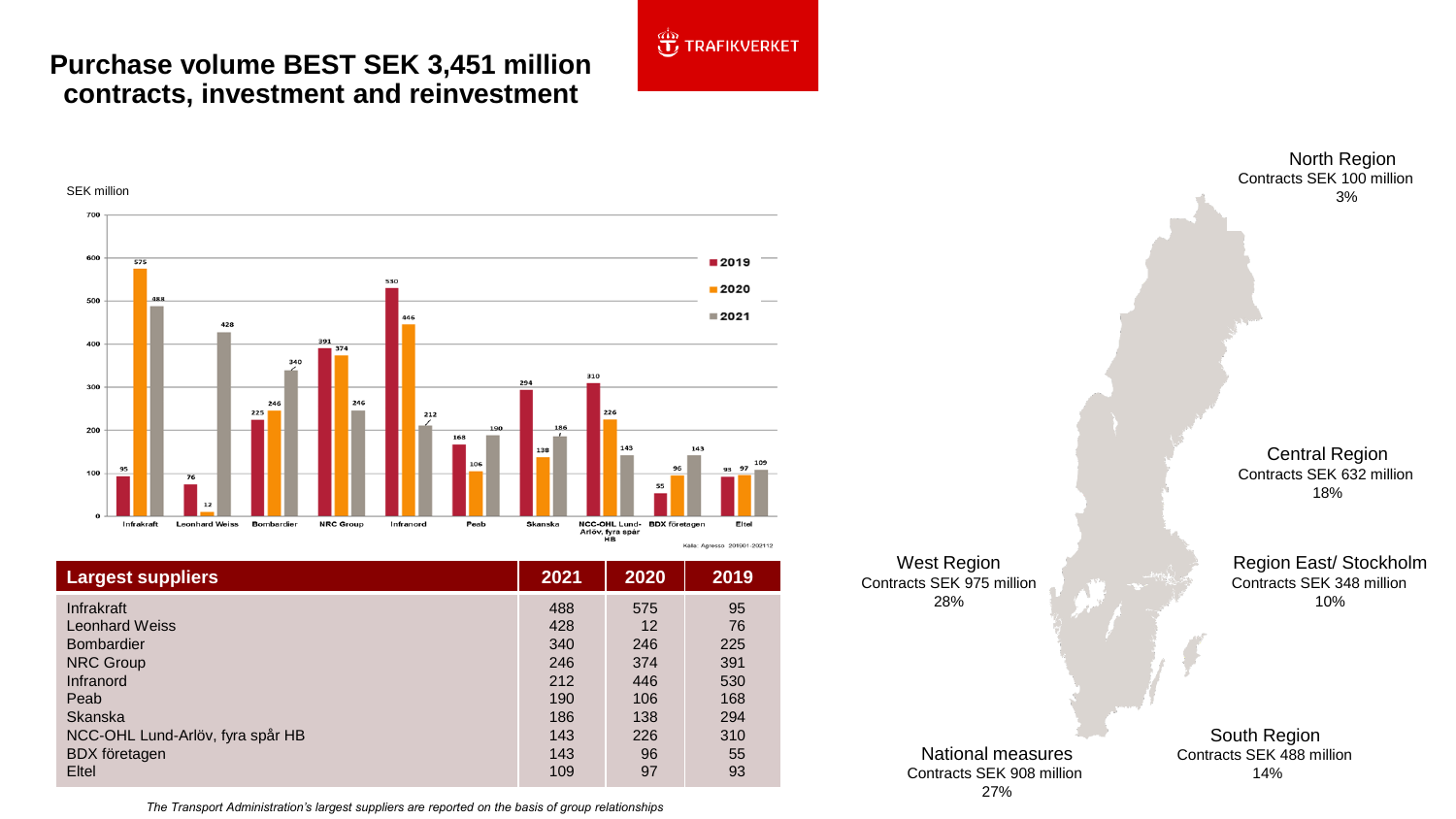## **Purchase volume BEST SEK 349 million investment and reinvestment Technical services and consultants**

Alstom\* SIBEK Rejlers Sweco

Tyréns

Software Improvement Group





**Largest suppliers 2021 2020 2019** Bombardier\* HTSM Eskilstuna Hitachi Rail STS Infranord 201 57 13 13 11 7 4 4 4 155 20 12 15 28 1 5 0 3 130 29 3 15 23 1 8 3 4

3

2

3

The Transport Administration's largest suppliers are reported on the basis of group relationships SEK 255 million 73% *\*Alstom acquired Bombardier in early 2021.*

West Region Technical services SEK 47 million 13%

North Region Technical services SEK 2 million 1%

Central Region Technical services SEK 20 million 6%

Region East/ **Stockholm** Technical services SEK 21 million 6%

National measures Technical services

South Region Technical services SEK 4 million 1%